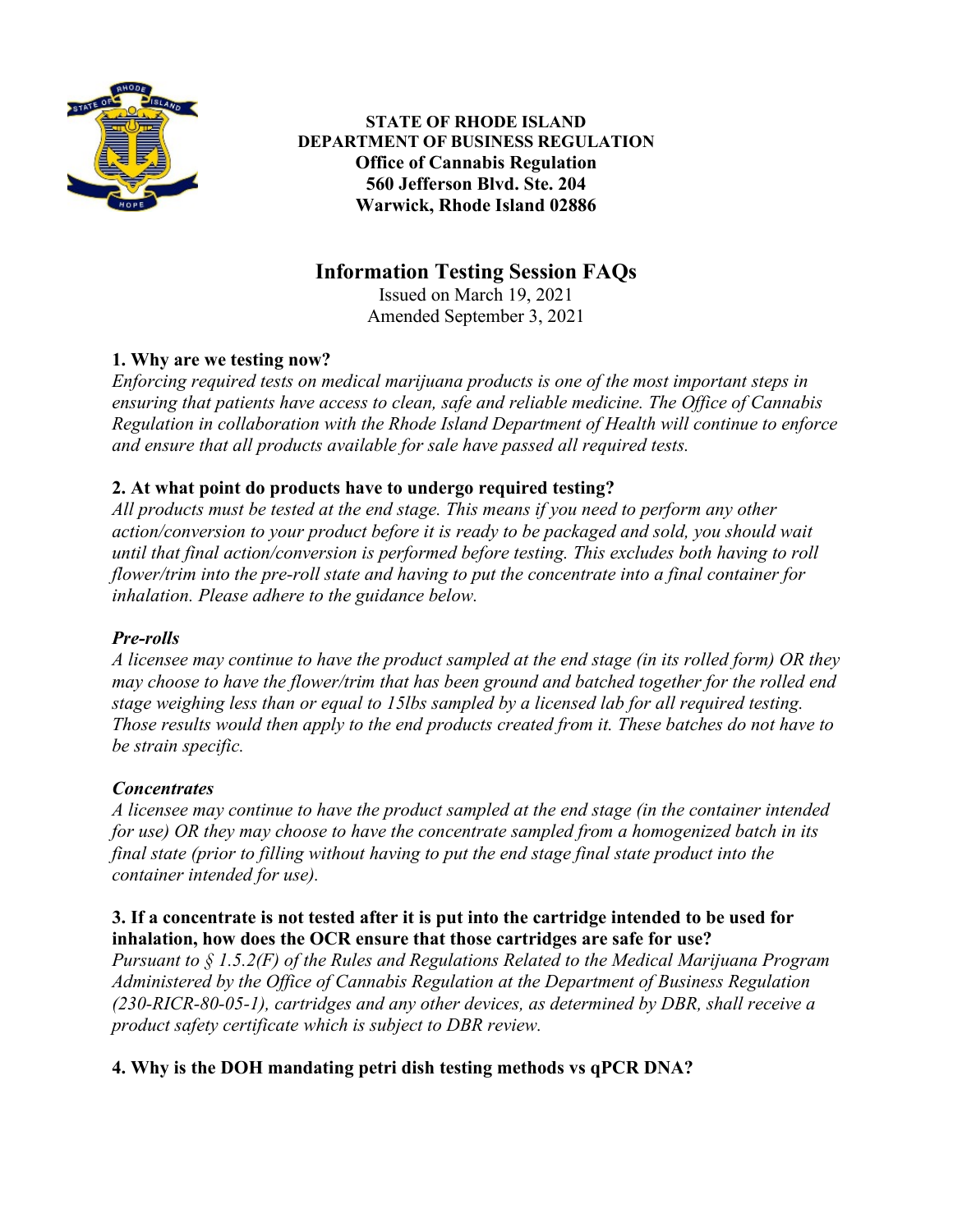*Microbiological culture-based tests are required to assay a broader range of potentially harmful microbes which is more protective of public health. PCR and qPCR methodology are not approved for these broader assays because the variety of DNA primer and probe markers required total aerobic microbes and total yeast and mold are not readily available. In addition, qPCR and PCR require complex algorithms to account for the variety of responses among species and the effects of matrix interferences in the final calculated result. The algorithms (some are proprietary) are developed by the manufacturer specifically for their instrument's design and performance. Laboratories must rely on their instrument's algorithm to convert qPCR and PCR replications into estimated colony forming units (CFU). These differences can lead to variation among testing laboratories.*

### **5. Why aren't pesticides being tested?**

*Pesticide testing will be enforced at a later date. Enforced testing bulletins will continue to be issued until all testing is enforced.*

# **6. How many labs are currently licensed to test microbials?**

*Three licensed labs are available to perform microbiological contaminant testing.*

# **7. Has the labs' throughput been evaluated to ensure bottlenecking does not occur?**

*Enforced potency testing on flower has been in effect since February 15th. OCR and RIDOH have been in close communication with the labs and no bottlenecking has occurred. As the required microbiological testing will not result in additional samples and only in additional tests, we anticipate that bottlenecking will continue to not be an issue.*

# **8. How do we know that the labs Tech's are not bringing contaminants when sampling?**

*Labs are required to be licensed for sampling. This means that in addition to the protective equipment and sterile equipment that must be utilized for each sample collection, the lab's sampling SOPs are reviewed and approved by RIDOH.*

# **9. Why is T.A.C (total amount of cannabinoid's) not being informed to the patients?**

*At this time only total THC (THCa and THC) and total CBD (CBDa and CBD) are required to be tested by a licensed lab and displayed on the label of a product available for sale. Other cannabinoids and terpenes may be required as the industry and program progress.*

# **10. Why were microbials phased in much faster than potency testing? 1-month vs 6**

**months?** *The 6-month period with no enforcement action was implemented for two reasons. The first being that OCR wanted to give licensees a chance to reach out to labs and to OCR/RIDOH to ask questions and clarify any requirements regarding required testing. Secondly, OCR wanted to ensure that a bottleneck of product did not occur. However, during this period, very few questions were asked and very little mandatory testing including sampling was conducted. Consequently, on December 15th a second bulletin went out that enforced potency testing. On February 16th a third bulletin was issued enforcing potency on concentrates and microbiological testing on flower. This phase-in process is to allow the capacity of the labs to increase in order to perform the tests over time as to not create a bottleneck situation. Licensees have been aware since 2018 that testing was required.*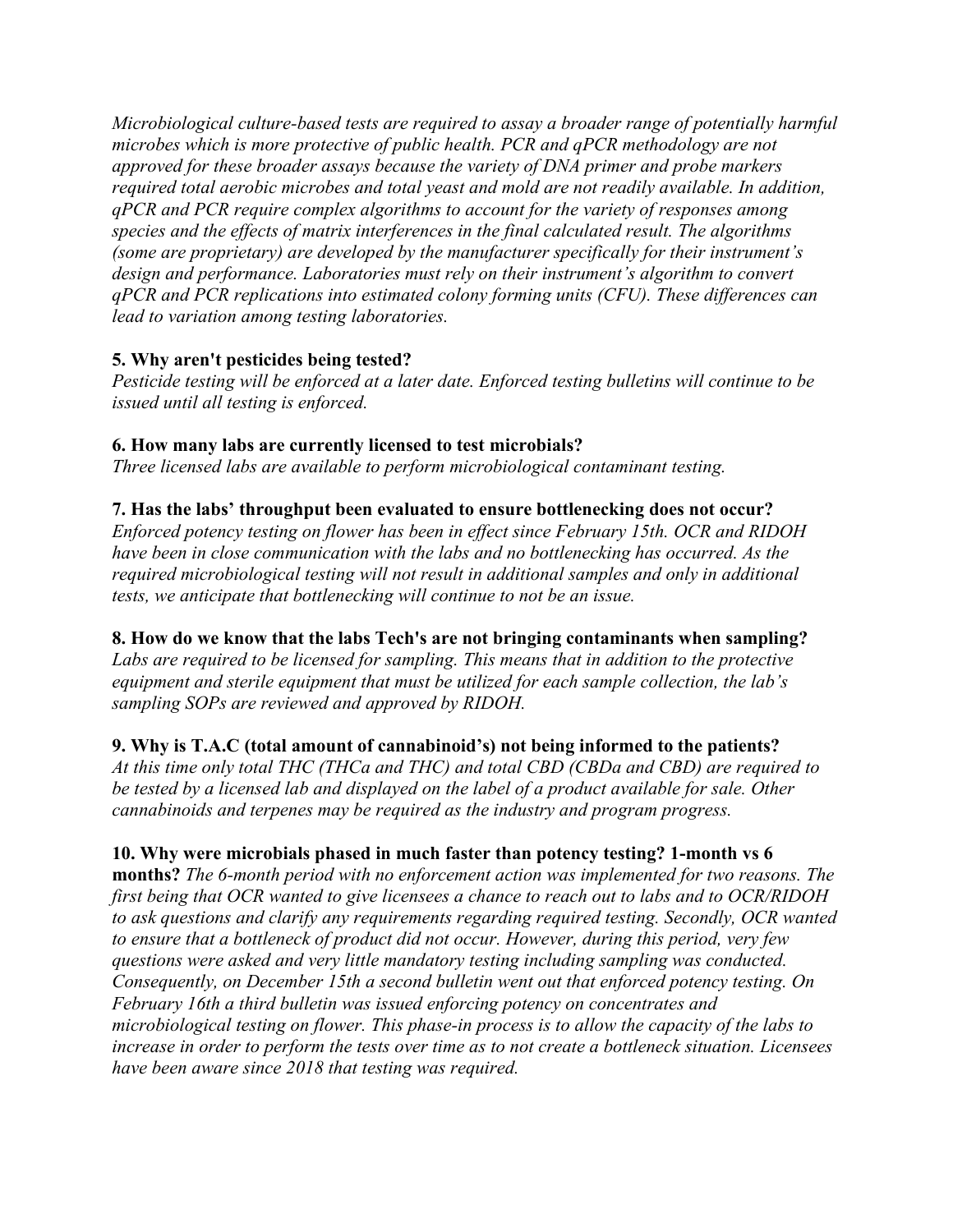#### **11. If a flower batch does not pass a required test, can that batch be remediated and then retested as flower/trim?**

*It depends on what mandatory test was failed.* 

*For flower/trim that has failed microbiological contaminant testing or water activity the batch can be remediated and retested as flower. However, the batch must pass all required testing before being available for sale at a compassion center. The batch can also be extracted or sold for extraction purposes. However, this is not a requirement and is a business decision on the licensee's end. The batch can also be destroyed.*

*For flower/trim or concentrate that has failed heavy metal testing, the batch may be retested however, no remediation (including extraction) is allowable which includes extraction of flower/trim.*

#### **12. I've heard from labs there are a number of samples that have failed mold. We are concerned about allowing samples to be collected by people entering our facility. Why is it that you are less concerned about a person going in and out of every facility to collect samples than us just providing samples to the labs?**

*Labs are licensed to perform sampling. They are required to wear protective gear and utilize sterile equipment. Their SOPs are reviewed and approved by RIDOH. Additionally, in other states where cultivators submit their own samples to the licensed labs for testing, those states have identified sampling as a main cause of variance in test results.*

#### **13. When will moisture content be controlled for in potency testing?**

*Moisture content is not a required test. However, water activity is required and enforced for all flower/trim that was harvested on or prior to May 24, 2021.* 

#### **14. It's been said that the 10,000 CFU limit is very realistic to achieve without remediation measures. I have been hearing otherwise both from IAQ engineers and other anecdotal situations. Where is this opinion coming from?**

*The maximum threshold of 10,000 CFU/g for total yeast and mold in cannabis samples is based on the maximum threshold limit set by USP – United States Pharmacopeia and the AHPA – American Herbal Products Association for non-sterile dried or powdered botanicals and powdered botanical extracts.*

#### **15. What are sampling personnel required to wear for microbiological control? I would assume tyvex, mask, hairnet, etc. We are very concerned about outside contamination**  *All of the above is required per facility and sterile instruments for sampling.*

### **16. Can the enforcement date(s) be pushed back?**

*All Bulletins for enforced testing are available on the [website.](https://dbr.ri.gov/divisions/medicalmarijuana/) No enforcement date has been extended.*